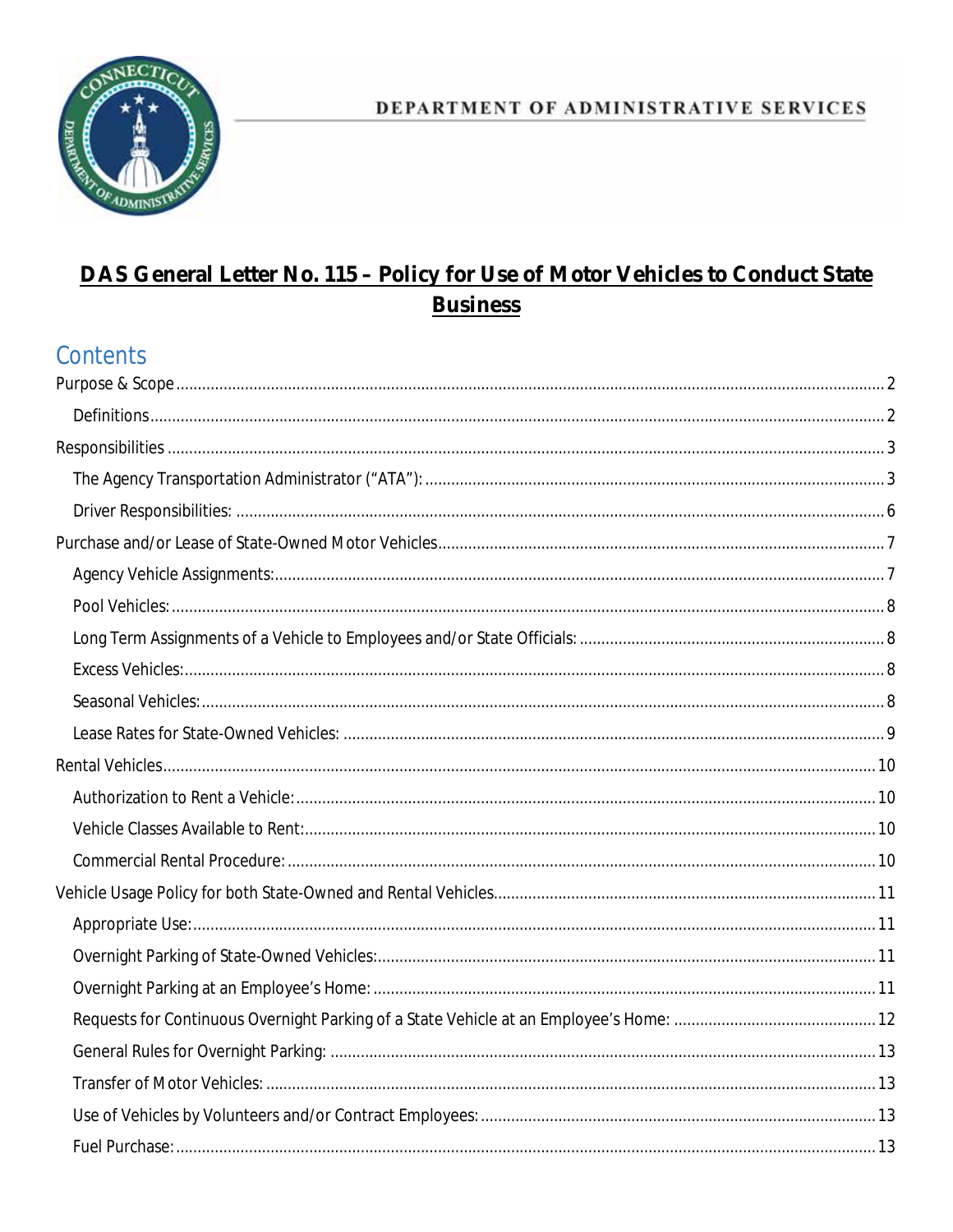## <span id="page-1-0"></span>Purpose & Scope

This policy governs both the use of state-owned motor vehicles and any motor vehicles that are used for official state business by state employees, **including a state employee's personally owned, leased and/or rented vehicles**.

This policy applies to all Executive Branch Agencies of State Government, including the constituent units of higher education, except State Police. **Furthermore, this policy applies to all employees who have been approved to participate in the voluntary State Telework Program. No concessions will be made to facilitate participation in such a program without written agreement between the DAS Fleet Director (or his/her designee) and the respective agency head.**

This policy replaces previously published General Letter 115 ("GL 115") policies.

This policy does not supersede any language or benefits provided under an applicable collective bargaining agreement ("CBA"). **This policy is intended to work in conjunction with any applicable CBA.**

#### <span id="page-1-1"></span>**Definitions**

"Motor vehicle" means automobiles, trucks, buses, and emergency vehicles.

"Official duty station" means the state-owned or leased building or other locations at which an employee reports for duty.

"Personally-owned vehicle" means a motor vehicle owned by a state employee and authorized for use on state business.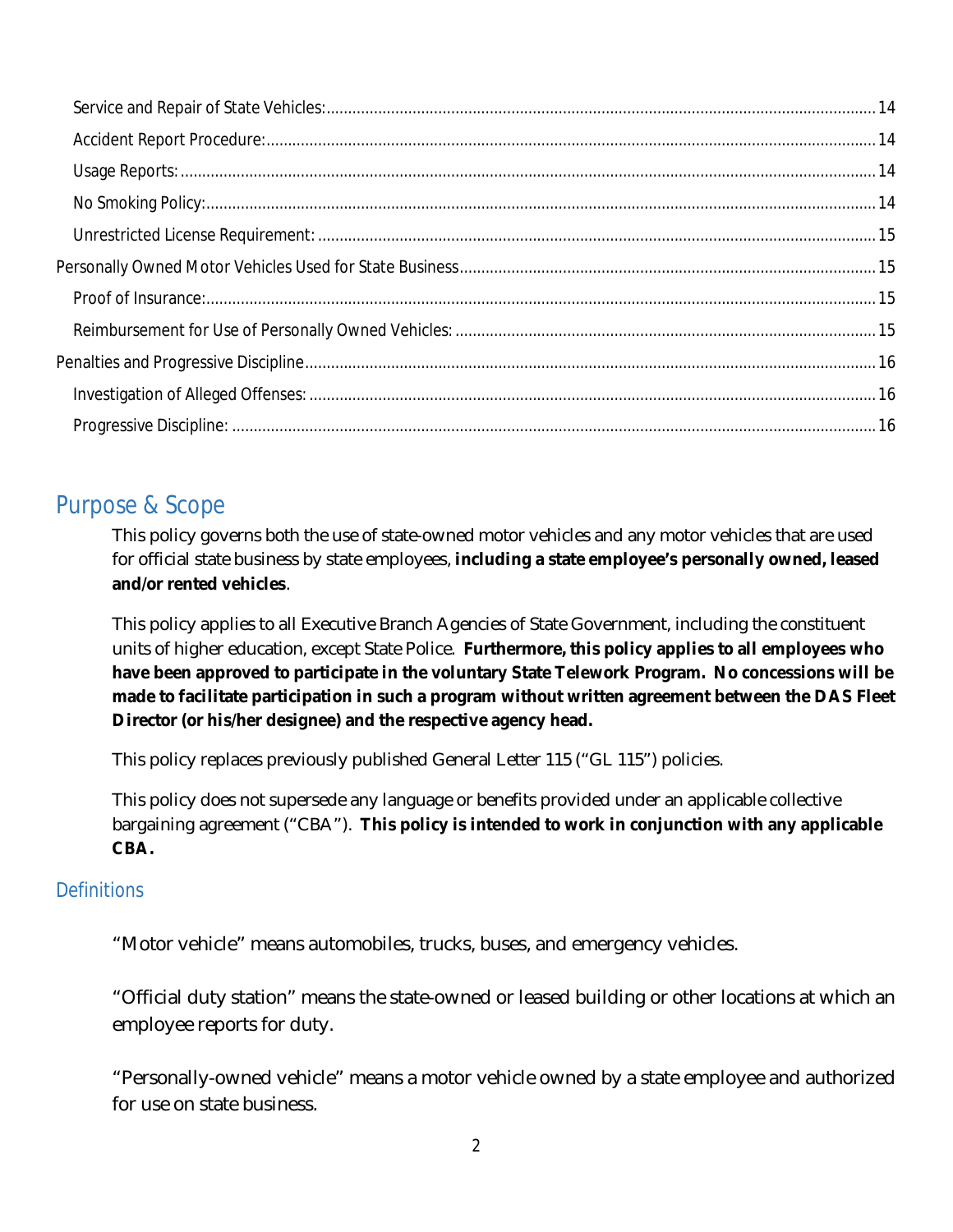"Pool vehicle" means a state-owned motor vehicle assigned to an agency for use by two or more employees.

"Rental vehicle" means a motor vehicle that has been rented from a commercial rental agency (either in Connecticut or out-of-state) by a state employee or state agency for use on state business.

"State-owned vehicle" means a motor vehicle that is owned by the State of Connecticut.

## <span id="page-2-0"></span>Responsibilities

#### Agency Managers & Supervisors are responsible for:

- $\mathbf{L}$ Enforcing this policy at their agencies;
- Implementing a cost-benefit analysis to ensure the most efficient and cost-effective use of state-owned, personal and/or rental vehicles consistent with their agencies' missions;
- Determining the agency's vehicle needs and submitting requests for state-owned vehicles to the Director of DAS Fleet Operations;
- Deciding whether an employee has a justifiable need to park a state-owned or rental vehicle at his or her home in accordance with the criteria set forth in this policy and any applicable collective bargaining agreements, and, if so, requesting permission from the Director of DAS Fleet Operations;
- Taking appropriate disciplinary action in the case of a violation of this policy;
- Serving as or designating the Agency Transportation Administrator for their agencies.

#### <span id="page-2-1"></span>The Agency Transportation Administrator ("ATA"):

**The Agency Transportation Administrator shall be a high-level manager or executive with fiscal and policy-making authority who reports directly to the agency head. The ATA is responsible for:**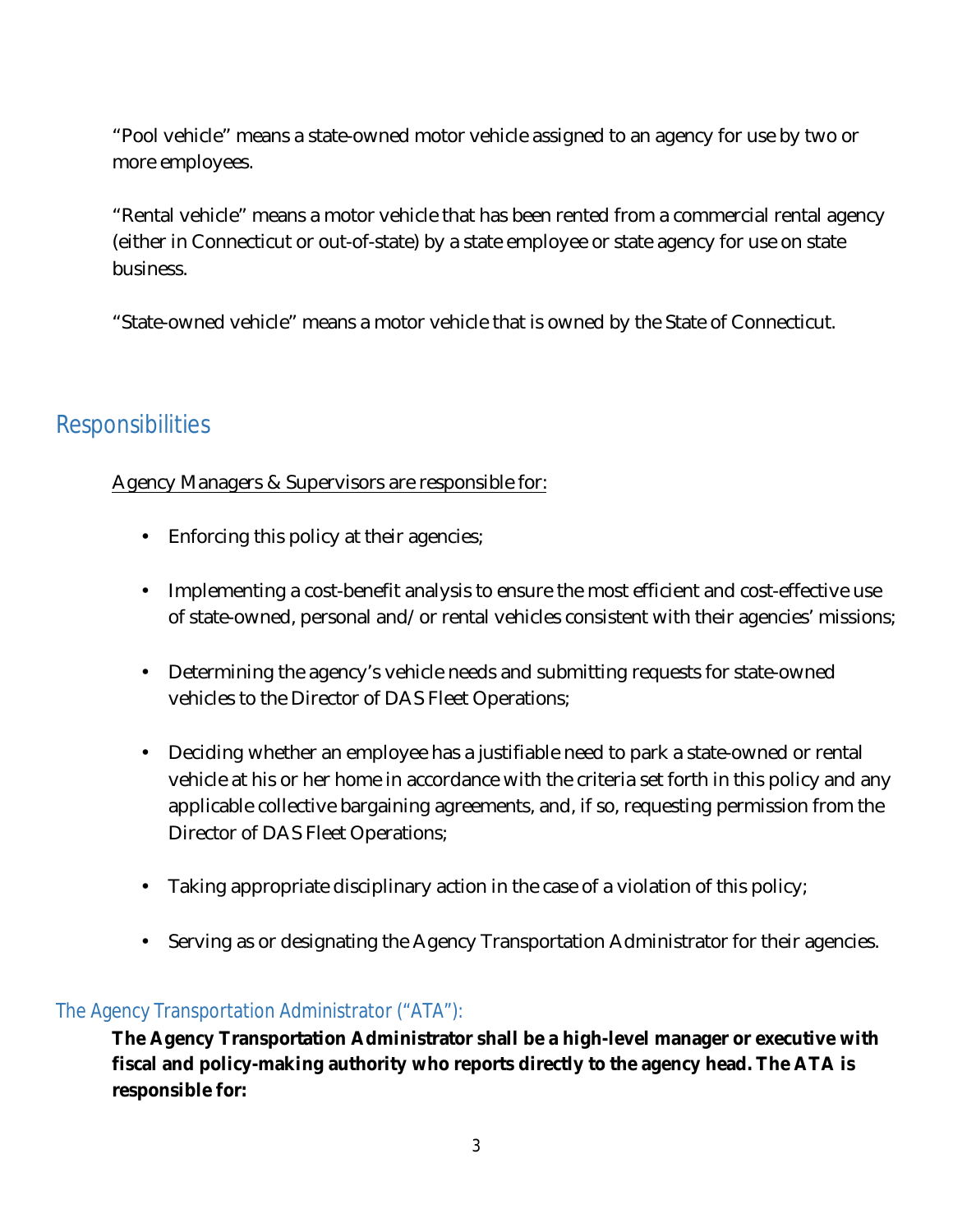- Authorizing agency employees to obtain rental vehicles and authorizing any deviations  $\mathbf{L}$ from standard rental requirements;
- Deciding whether to allow an employee to park a stated-owned or rental vehicle at his  $\mathbf{L}$ or her home **on an occasional basis**, in accordance with the criteria set forth in this policy and any applicable collective bargaining agreements;
- a. Determining whether a contract employee or volunteer has a justifiable need to drive a state vehicle, and, if so, requesting permission from the Director of Fleet Operations;
- Authorizing reimbursements to agency employees for the use of personally-owned k. vehicles on state business;
- Ensuring that an up-to-date statement of insurance with minimum liability **(Minimum Third Party Liability: \$50,000/\$100,000; Minimum Property Liability: \$25,000)** is on file with the agency for each employee authorized to use a personally owned vehicle on official state business;
- Maintaining records regarding the agency's usage of state-owned and rental vehicles,  $\mathbf{r}$ including but not limited to, daily mileage logs and submitting any required reports to the Director of DAS Fleet Operations;
- Maintaining records regarding the agency's reimbursements to employees for use of personally-owned vehicles and submitting any required reports to the Director of DAS Fleet Operations;
- Promptly investigating complaints concerning state vehicles, drivers and passengers and notifying the Director of DAS Fleet Operations of the outcome of the investigation; cooperating with any investigation conducted by DAS Fleet Operations; AND, absent extenuating circumstances, the ATA shall notify the Director of DAS Fleet Operations of the outcome of the investigation within 30 days of receiving the complaint;
- Obtaining any necessary permits or permission for any equipment added to a state vehicle, in writing, from the Director of DAS Fleet Operations;
- Ensuring that each person who operates any motor vehicle on state business is aware of this policy and has the ability, knowledge, skill, experience **and appropriate license** to operate the type of vehicle assigned.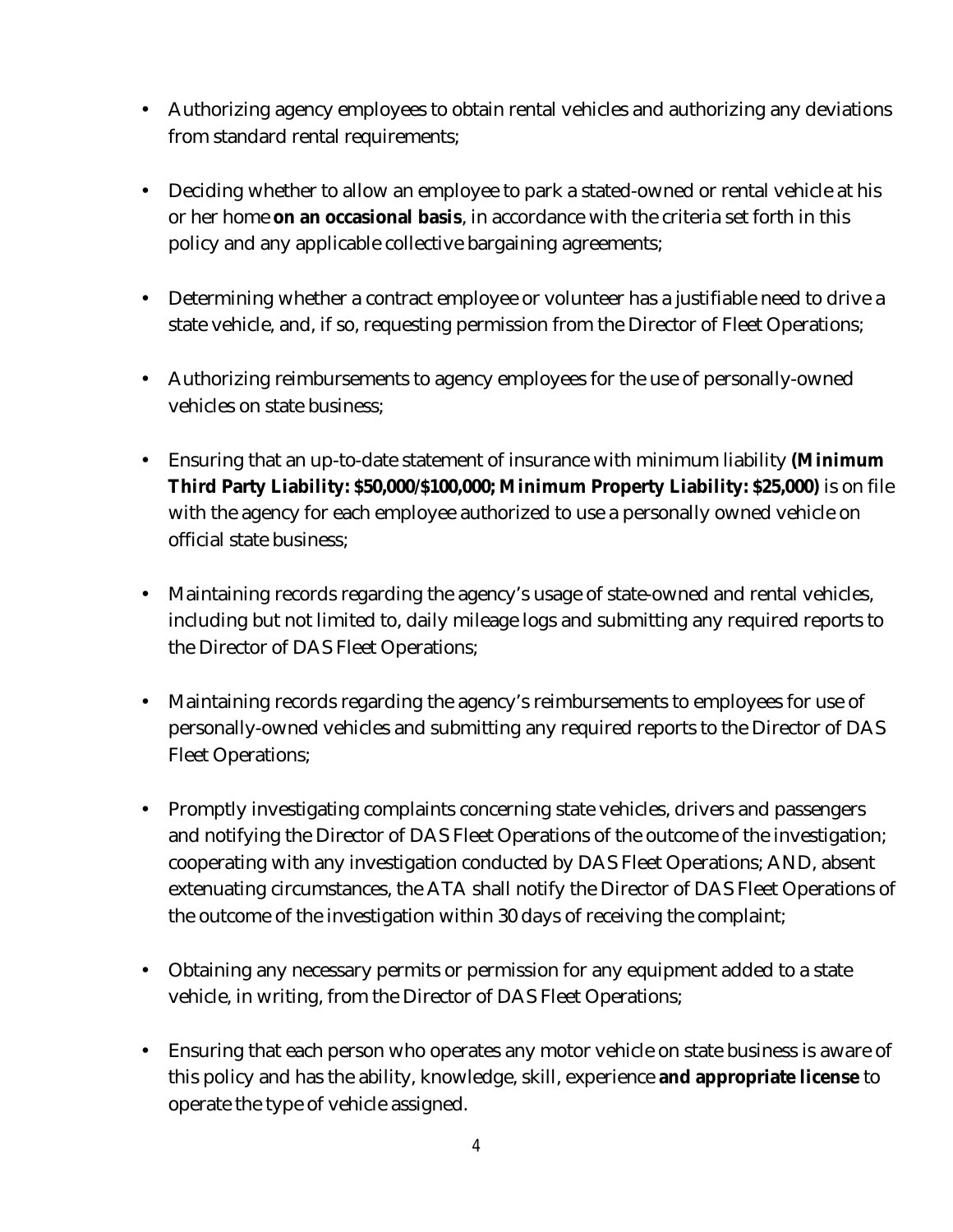#### The Department of Administrative Services ("DAS") is responsible for:

- Purchasing, leasing and maintaining all passenger cars and light-duty trucks owned by the State of Connecticut, except for those that 1) the Department of Transportation and 2) the Department of Emergency Services and Public Protection may own and maintain which are necessary to the performance of their statutory functions duties;
- Establishing procedures and standards regarding the acquisition, use, maintenance and garaging of passenger cars and light-duty trucks;
- Establishing policies and procedures regarding interagency car pools **to ensure the efficient, cost-effective and orderly use of motor vehicles used for state business.**

#### The Director of DAS Fleet Operations is responsible for:

- Periodic reviews of motor vehicle usage for state business to ensure full compliance with this policy;
- Allocating safe and well maintained state-owned vehicles to agencies;
- $\mathcal{L}^{\text{max}}$ Investigating complaints concerning state vehicles, drivers and passengers are investigated and appropriate action is taken;
- Establishing standards for safe practice in the operation of motor vehicles;
- Requiring drivers to participate in designated driver education or other mandatory  $\mathbf{r}$ training programs when appropriate;
- Reviewing online requests from agency management seeking permission to park a state-owned or rental vehicle at an employee's home on a continuous basis;
- Reviewing requests from agencies seeking permission to allow volunteer workers  $\mathcal{L}^{\pm}$ and/or individuals contractually employed by the state to drive state-owned or rental vehicles;
- Working with the DAS Commissioner to suspend temporarily all or part of these policies in the event of a riot, natural disaster, patient emergency, or other emergency situation(s).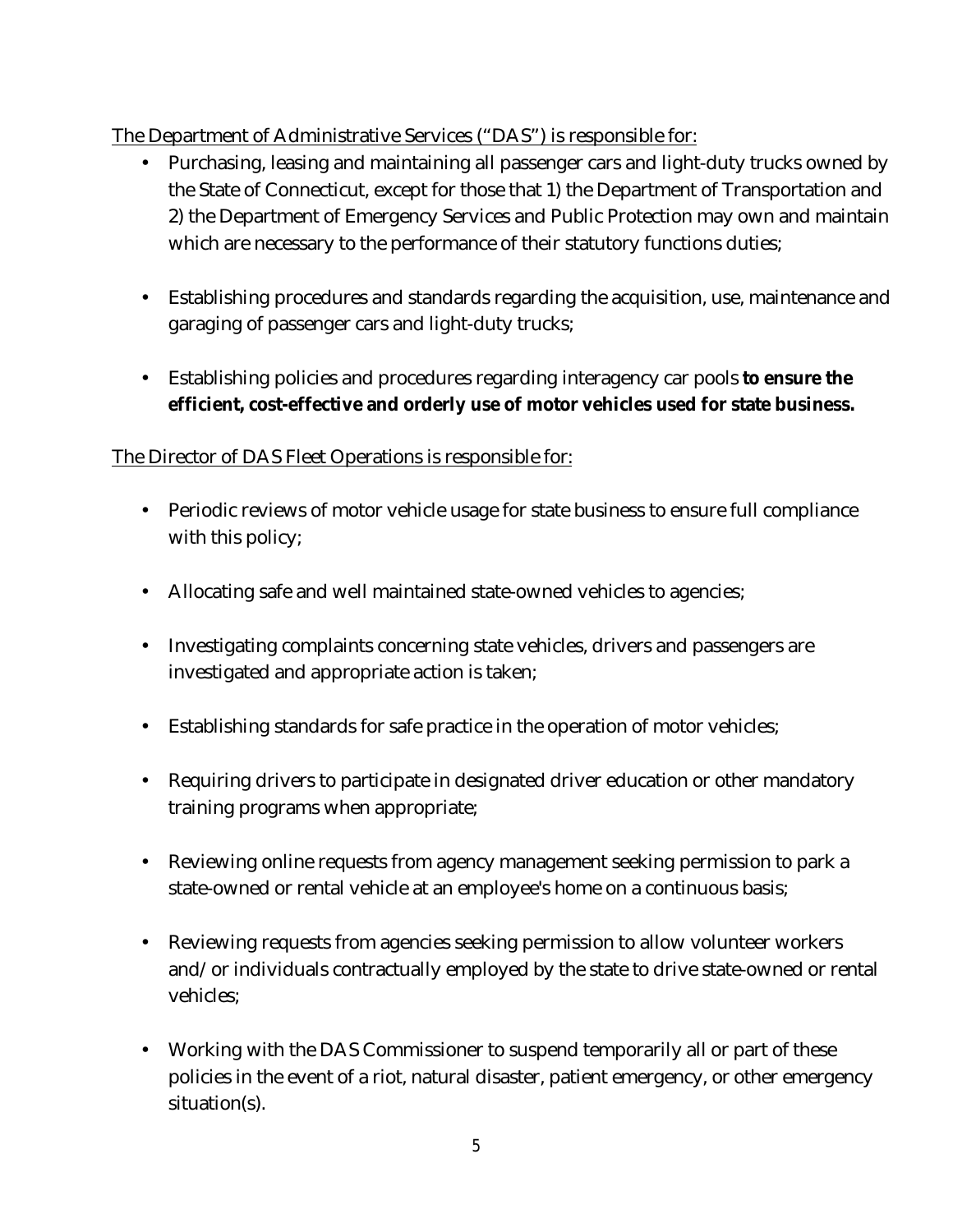#### <span id="page-5-0"></span>Driver Responsibilities:

- Being knowledgeable of, and compliant with, all of the rules and procedures outlined in ä, this policy and any applicable collective bargaining agreement;
- Driving courteously and obeying all motor vehicle laws;
- Ensuring that state-owned vehicles are serviced at proper intervals and that DAS Fleet Operations is notified of needed repairs;
- Ensuring that fluid levels (engine oil, transmission fluid, radiator coolant and window a. washer fluid) of state-owned vehicles are checked and replaced when low;
- Ensuring that state-owned vehicles are brought in for emissions tests before the expiration date;
- Ensuring that state-owned vehicles' interiors are kept clean;
- Complying with all state motor vehicle accident reporting procedures issued by the State Comptroller or the Director of DAS Fleet Operations, **which includes reporting incidents of vehicle damage by any means**, including but not limited to completing the DAS Vehicle Incident/Accident Report and emailing the report to [fleet.accidents@ct.gov](mailto:fleet.accidents@ct.gov) **and** his or her supervisor within 48 hours of the motor vehicle accident or incident;
- Promptly paying parking fines and other liability charges incurred while operating any motor vehicle on state business. **Such fines are the personal liability of the driver.**
- Notifying his or her Agency Transportation Administrator and the Director of DAS Fleet Operations within 72 hours if he or she has been convicted of or has made payment for any motor vehicle violation (not including parking tickets) while driving a state-owned vehicle.
- Possessing the ability, knowledge, skill, experience and appropriate license to operate the type of vehicle assigned.
- Completing and submitting all required reports within established timelines.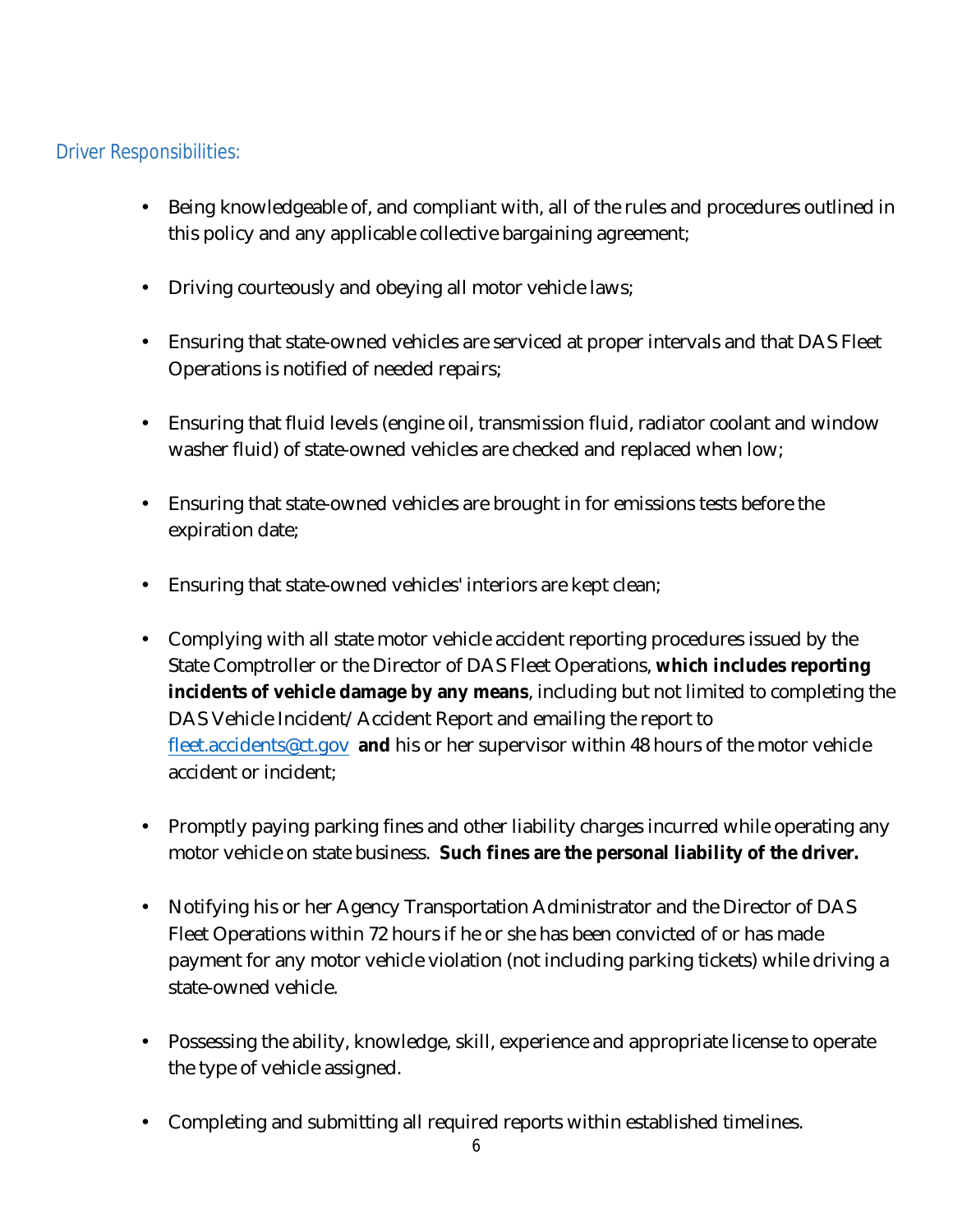- Ensuring that his or her motor vehicle licenses and any required motor vehicle insurance is kept active, unrestricted and up-to-date.
- Notifying his or her Agency Transportation Administrator within 24 hours if his or her motor vehicle license is suspended, revoked or expired.

# <span id="page-6-0"></span>Purchase and/or Lease of State-Owned Motor Vehicles

DAS Fleet Operations is responsible for the purchase of motor vehicles for use by state executive agencies. **No state agency may acquire a motor vehicle from any other source unless approved in writing by the Director of DAS Fleet Operations.** This applies whether or not the acquisition is the result of a gift, purchase, lease or transfer.

<span id="page-6-1"></span>Agency Vehicle Assignments: Assignments of state-owned vehicles are made to agencies only in the following circumstances:

- For use by elected officials;
- $\mathbf{L}$ The Commissioner of Administrative Services (or his/her designee) determines that it will be less costly to use a state vehicle than it would be to reimburse the state official or employee for mileage traveled in his or her personal vehicle (typically at least 700 miles a month); or
- If the agency can demonstrate that specialized circumstances (such as particular equipment needs or risk management concerns) dictate the acquisition of a state vehicle;
- Requests for vehicle assignment must be made in writing on the [form](http://www.das.state.ct.us/Fleet/VEHICLE_REQUEST_FORM.pdf) established by DAS, and submitted to the Director of DAS Fleet Operations. A detailed justification for the need for a state-owned vehicle, including intended usage, estimated mileage, and garaging location must be included in the request;
- The Director of DAS Fleet Operations may reassign, recall or transfer motor vehicles as necessary to ensure the most efficient and cost-effective use of motor vehicles throughout the state.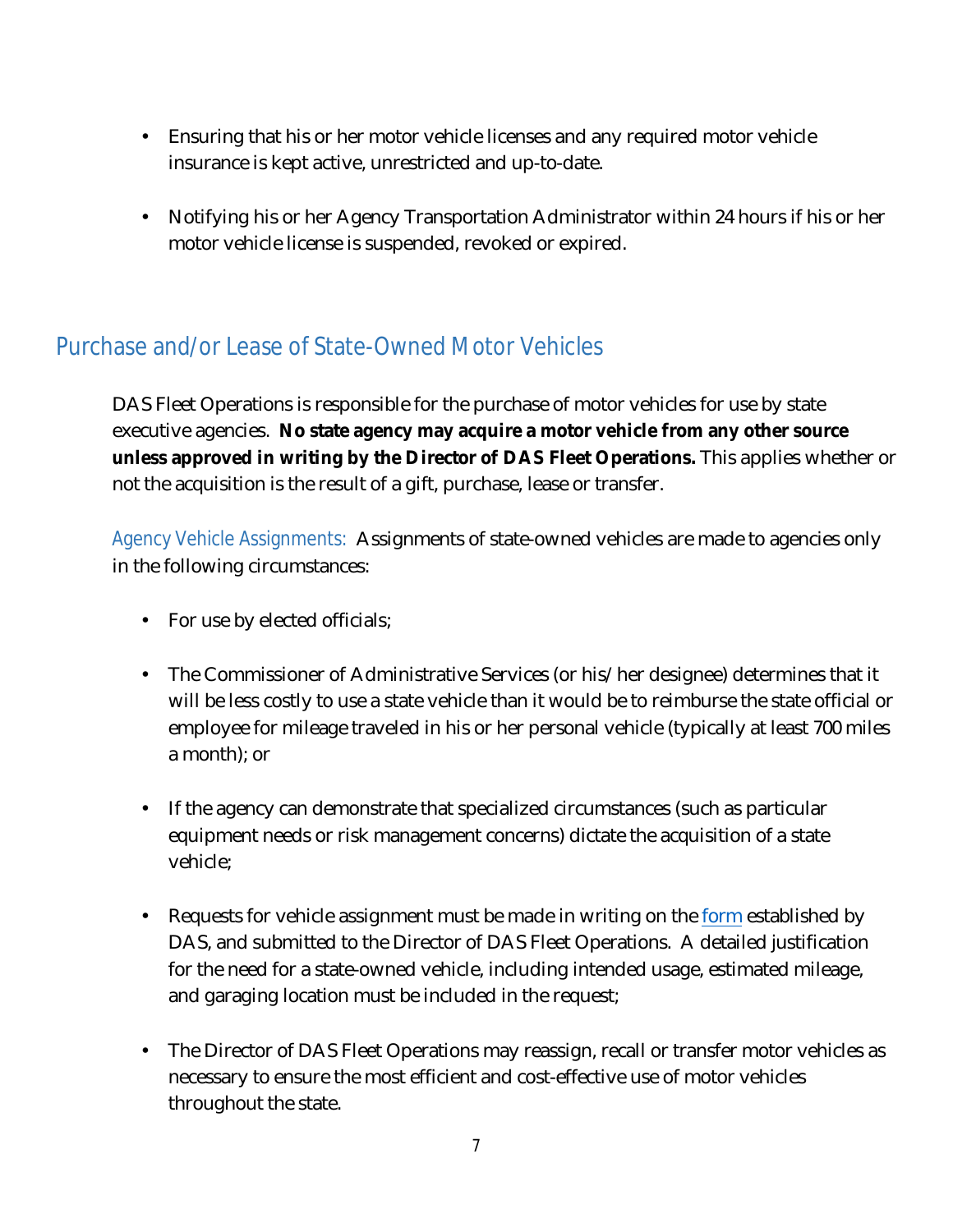<span id="page-7-0"></span>Pool Vehicles: Intra-agency motor pools of state-owned vehicles may be operated by an agency under the guidance of the Director of DAS Fleet Operations. Using motor pools instead of assigning vehicles to individuals is encouraged wherever possible.

Pool vehicles shall not be assigned for the exclusive use of an individual employee. If an individual employee requires the exclusive use of a motor vehicle in order to perform his or her job duties, the agency shall submit a request for a vehicle assignment.

<span id="page-7-1"></span>Long Term Assignments of a Vehicle to Employees and/or State Officials: in some situations an agency may request that a vehicle be assigned to an individual employee on a long-term basis, **as opposed to requesting an agency pool vehicle.**

In determining whether to grant approval of the vehicle assignment to an individual on a long-term basis, the **Agency Manager** will assess each request on its own merits. The **Manager** will consider the following factors:

- Long-term assignment of a vehicle **shall not be granted if the vehicle will be driven less than an average of seven hundred miles per month**, except with the explicit approval of the Director of DAS Fleet Operations.
- Approval to assign a vehicle on a long-term basis **may not be granted if the driver assigned to the vehicle**:
	- o Has been the subject of two or more valid complaints involving the use of a stateowned vehicle within a six-month period; *OR*
	- o Has been convicted of or has made payment for two or more motor vehicle violations while driving a state-owned vehicle in a six-month period.

<span id="page-7-2"></span>Excess Vehicles: The Director of DAS Fleet Operations and/or the client agency's management shall determine whether an agency has an excess of vehicles. Any vehicles determined to be in excess of the agency's requirements shall be returned to DAS Fleet Operations.

<span id="page-7-3"></span>Seasonal Vehicles: State-owned vehicles shall be assigned to agencies on a seasonal basis when it is functionally required and economical to do so.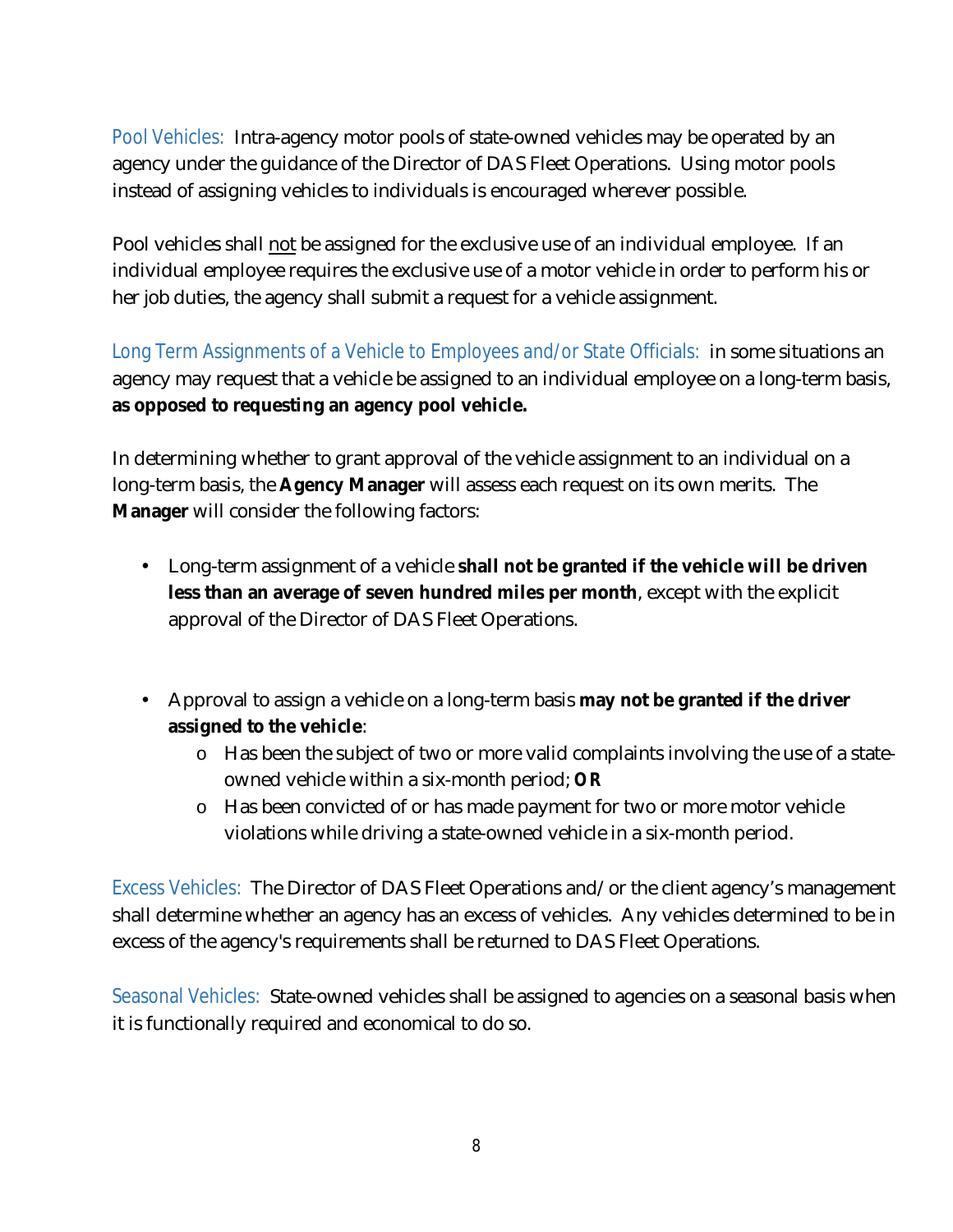The agency shall conduct an assessment of its need for a seasonal vehicle **before each season**. Seasonal vehicles are to be returned to DAS Fleet Operations after seasonal activities are concluded.

<span id="page-8-0"></span>Lease Rates for State-Owned Vehicles: Agencies leasing state-owned vehicles from DAS Fleet Operations are billed monthly at established rates. Authorized expenses for routine servicing, maintenance and the replacement of motor vehicles are included in the lease rates. **Agencies are billed separately for the following:**

- Accident or vandalism damage to a vehicle which is not collectible from another party;
- Repairs necessary due to negligence, abuse or misuse of a vehicle, including failure to  $\mathbf{r}$ maintain proper fluid levels;
- Fuel and replacement oil between servicing; *AND*  $\mathbf{r}$
- Costs associated with installation, removal and purchase of specialized equipment.

On a case by case basis, DAS Fleet Operations may provide agencies with loaner vehicles when a vehicle assigned to the agency is brought into DAS Fleet Operations for maintenance. The agency shall not be charged for the loaner vehicle unless the agency fails to return the loaner vehicle within two business days of being notified that the vehicle assigned to the agency has been serviced and is ready to be picked up.

Vehicle Markings: All state-owned motor vehicles shall be identified in a manner prescribed by the Director of DAS Fleet Operations. No equipment, decoration or advertisement shall be affixed to a state-owned vehicle without prior approval from DAS Fleet Operations.

Removal of any prescribed markings, including license plates and state-issued bumper stickers, and any other attempt to obscure that the vehicle is owned by the state is prohibited.

Vehicle Registration: Fleet Operations is responsible for **the** registration of **DAS-**owned vehicles. Agencies are authorized to apply directly to the Department of Motor Vehicles for registration for only their agency-owned vehicles.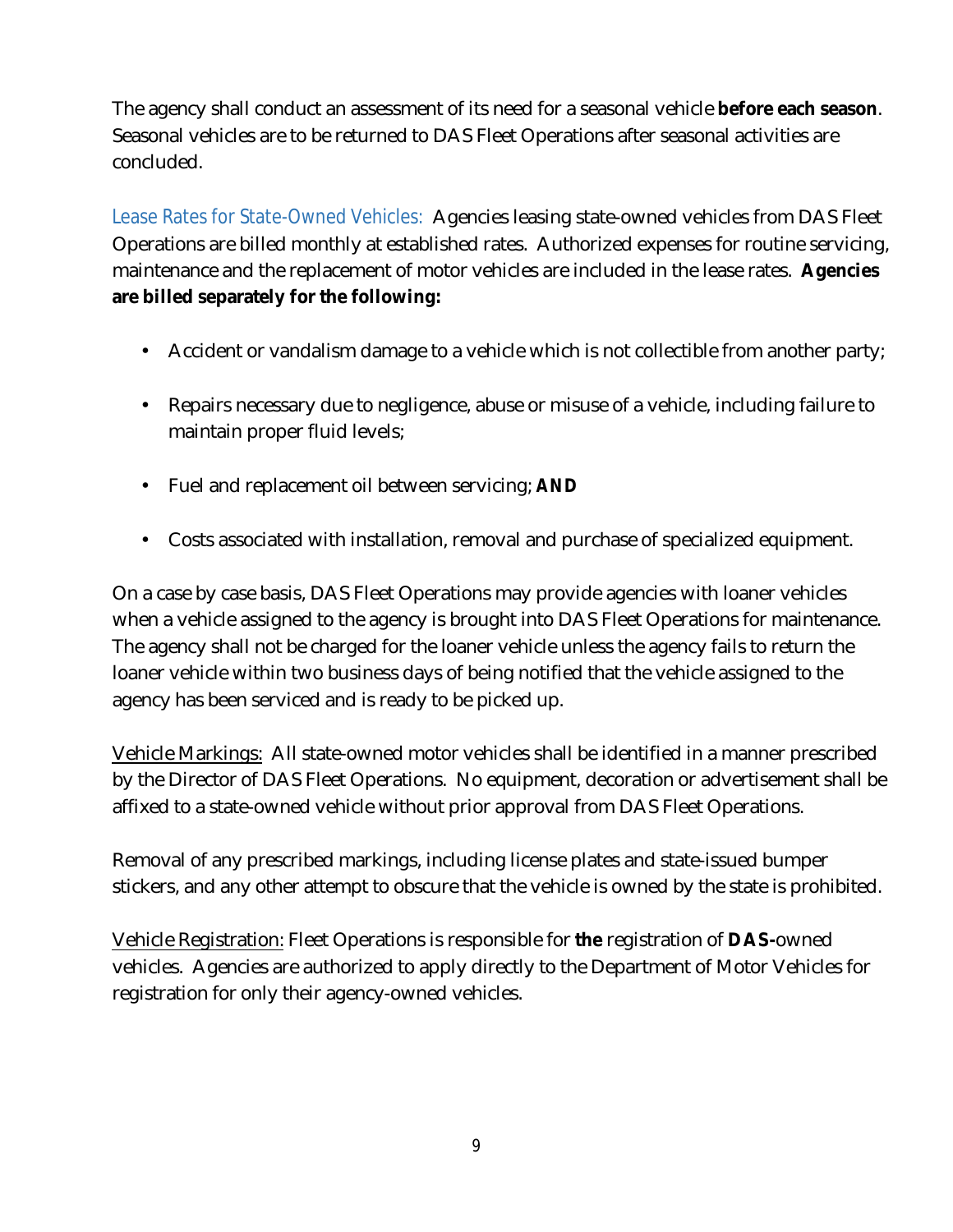### <span id="page-9-0"></span>Rental Vehicles

**Priority will be to utilize DAS Inter-Agency Motor Pools when available. Prior to utilizing a commercial rental agency, the ATA (or other authorized manager) should determine whether the agency's vehicle needs can be addressed by the [DAS Inter-Agency Motor Pools](http://www.das.state.ct.us/Fleet/Rental%20procedures%20resonsibilities%20and%20fees%20--%20rev.pdf)**.

<span id="page-9-1"></span>Authorization to Rent a Vehicle: The Agency Transportation Administrator shall ensure that the rental of the vehicle is essential to conduct agency business **and** is the most cost-effective and efficient method of providing transportation to employees on state business.

<span id="page-9-2"></span>Vehicle Classes Available to Rent: Except in special circumstances, only vehicles in the following classes shall be rented: Economy, Compact, Intermediate, Standard, Full Size and Mini-Van.

The rental of any other class of vehicle (Premium, Luxury, Small Sport Utility, Large Sport Utility and Cargo Van/Pick-up Truck) is not permitted unless the Agency Transportation Administrator provides written approval to the rental agency. **No blanket authorizations will be allowed.**

<span id="page-9-3"></span>Commercial Rental Procedure: State employees who are renting a vehicle for use on state business, whether in state or out-of-state, **must use the existing state contract for rental vehicles.**

State employees who are traveling out-of-state on state business may book the rental vehicle through the State travel agency;

If the employee works in a state agency that participates in the state purchasing card (P-card) program, the employee **must use the P-card to rent the motor vehicle.**

Third party liability and property damage liability insurance are included in the rental rates. The State will not pay for or reimburse the employee for any additional insurance.

Employees are responsible for complying with the rental agreement requirement to return the rental vehicle with a full tank of fuel. Employees are not permitted to choose the fuel service option, whereby a renter pays an extra fee instead of re-fueling the car. The State will not pay for or reimburse the employee for the cost of the fuel service option or for any penalties assessed to the employee for his or her failure to re-fuel the vehicle.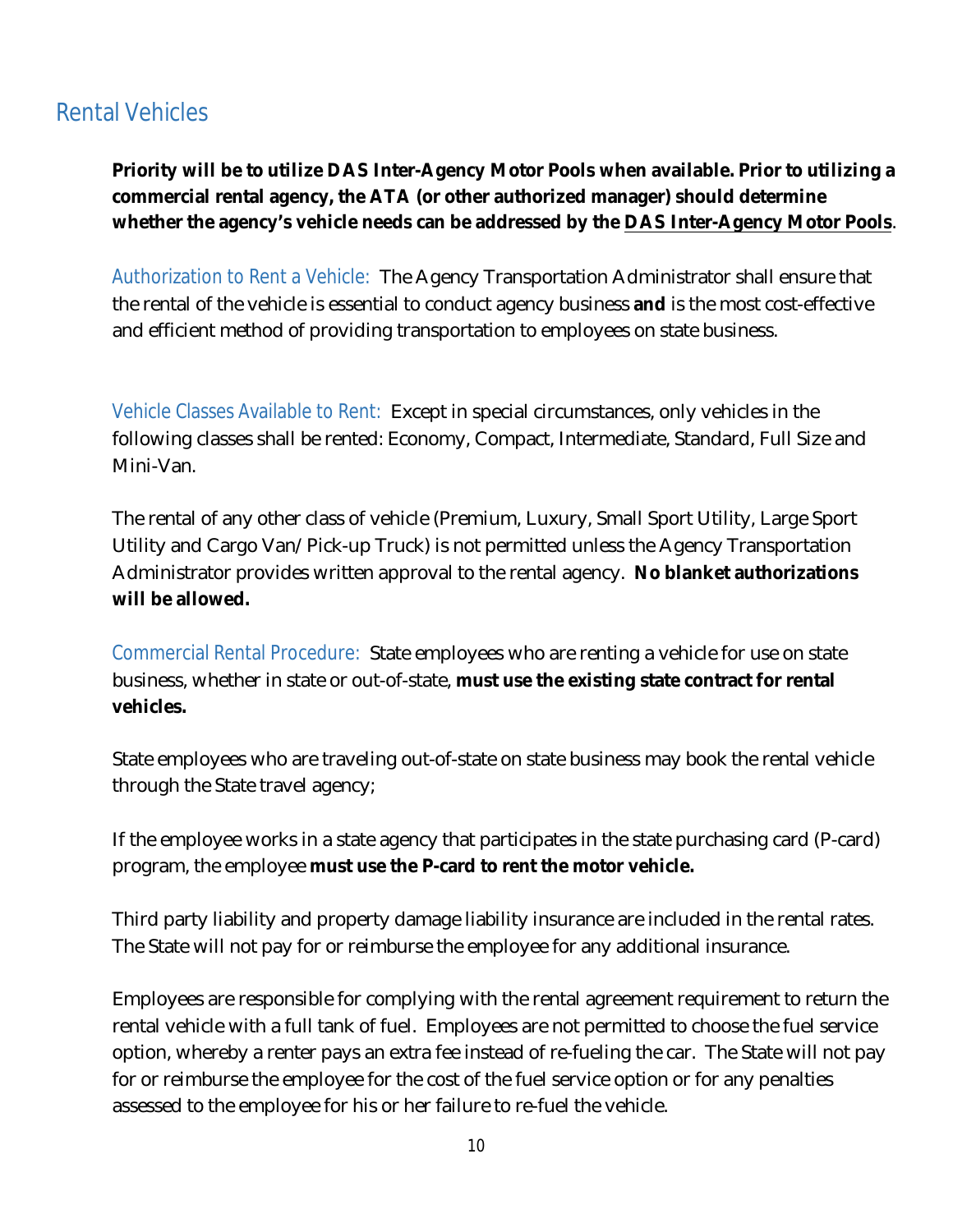In-state rentals of vehicles shall only be for business days. No weekend rentals (Saturday, Sunday and State Holidays) are allowed unless the Agency Transportation Administrator provides written consent in advance to the rental agency. No open-ended or blanket authorizations will be allowed.

# <span id="page-10-0"></span>Vehicle Usage Policy for both State-Owned and Rental Vehicles

<span id="page-10-1"></span>Appropriate Use: Drivers are permitted to use state-owned and rental vehicles **only to conduct official state business.**

Personal use of a state-owned or rental vehicle for social, recreational, religious, educational **or any other purpose**, whether on duty or off, is not permitted.

For appointed officials, see the *Handbook for Appointed Officials*.

<span id="page-10-2"></span>Overnight Parking of State-Owned Vehicles: In general, all state-owned and rental vehicles must be parked overnight **at state-owned or leased facilities**.

Vehicles shall be parked at the official duty station of the principal drivers. However, field personnel whose assigned geographic area is regional may park their assigned vehicles **at a state-owned or leased facility that is central to that region only if approved. This exception is only available if the agency's Agency Transportation Administrator has requested and received approval from the Director of DAS Fleet Operations.**

State-owned and rental vehicles shall not be parked overnight on any street or highway or in commuter lots, except under emergency conditions.

<span id="page-10-3"></span>Overnight Parking at an Employee's Home: Only on an occasional basis may the ATA approve the garaging of a state-owned or rental vehicle at the home of an employee for a specific night, AND **only in the following situations:**

The employee is required to attend a late-night meeting away from his or her official duty station;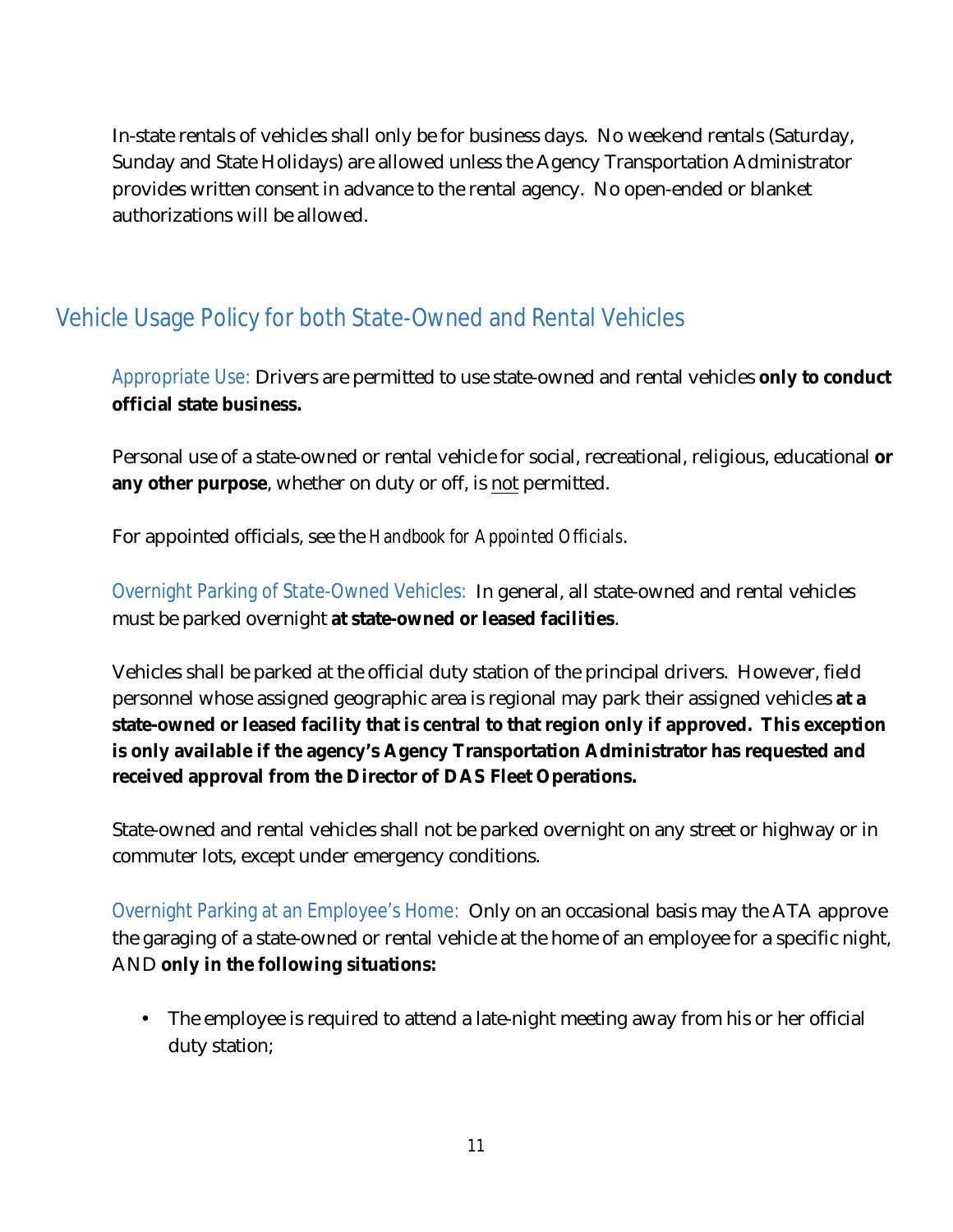- The employee is required to begin work prior to 7:00 a.m. or end work after 6:30 p.m. ä, away from his or her official duty station;
- $\mathbf{L}$ Other similar circumstances when the Agency Transportation Administrator determines that allowing the employee to park the state-owned or rental vehicle at his or her home for the night is essential to the conduct of agency business and is the most cost-effective and efficient method of providing transportation to employees on state business.

The agency must maintain records justifying the decision to allow the employee to park the vehicle at home for each night that the vehicle is parked at the employee's home. The Agency Transportation Administrator shall not issue open-ended or blanket authorizations for athome garaging.

<span id="page-11-0"></span>Requests for Continuous Overnight Parking of a State Vehicle at an Employee's Home: Agencies must obtain approval from the Director of DAS Fleet Operations to garage a state-owned or rental vehicle at the home of an employee **on a continuous basis** using the [on-line application](http://www.das.state.ct.us/Fleet/NewAccountHG.pdf) on the DAS website. The Director of DAS Fleet Operations will consider the merits of each request on a case-by-case basis; however, in general, permission is likely to be limited to the following situations:

- Employees whose CBA, if applicable, requires garaging of a vehicle at home;
- Employees who are subject to 24-hour calls and need a specially equipped vehicle;
- Field personnel who carry state-owned **firearms** in a vehicle that cannot be practicably  $\mathbf{r}$ garaged in a secure area **at their agency or a gated and fenced in DOT lot**. The agency head must certify that:
	- o There is a reasonable basis to assume that the employee's home will provide a more secure parking; and
	- o There is no other practicable alternative.
- **Field personnel whose** vehicles in which valuable equipment must be stored overnight **that cannot be practicably garaged in a secure area at their agency or a gated and fenced in DOT lot.** The agency head must certify that: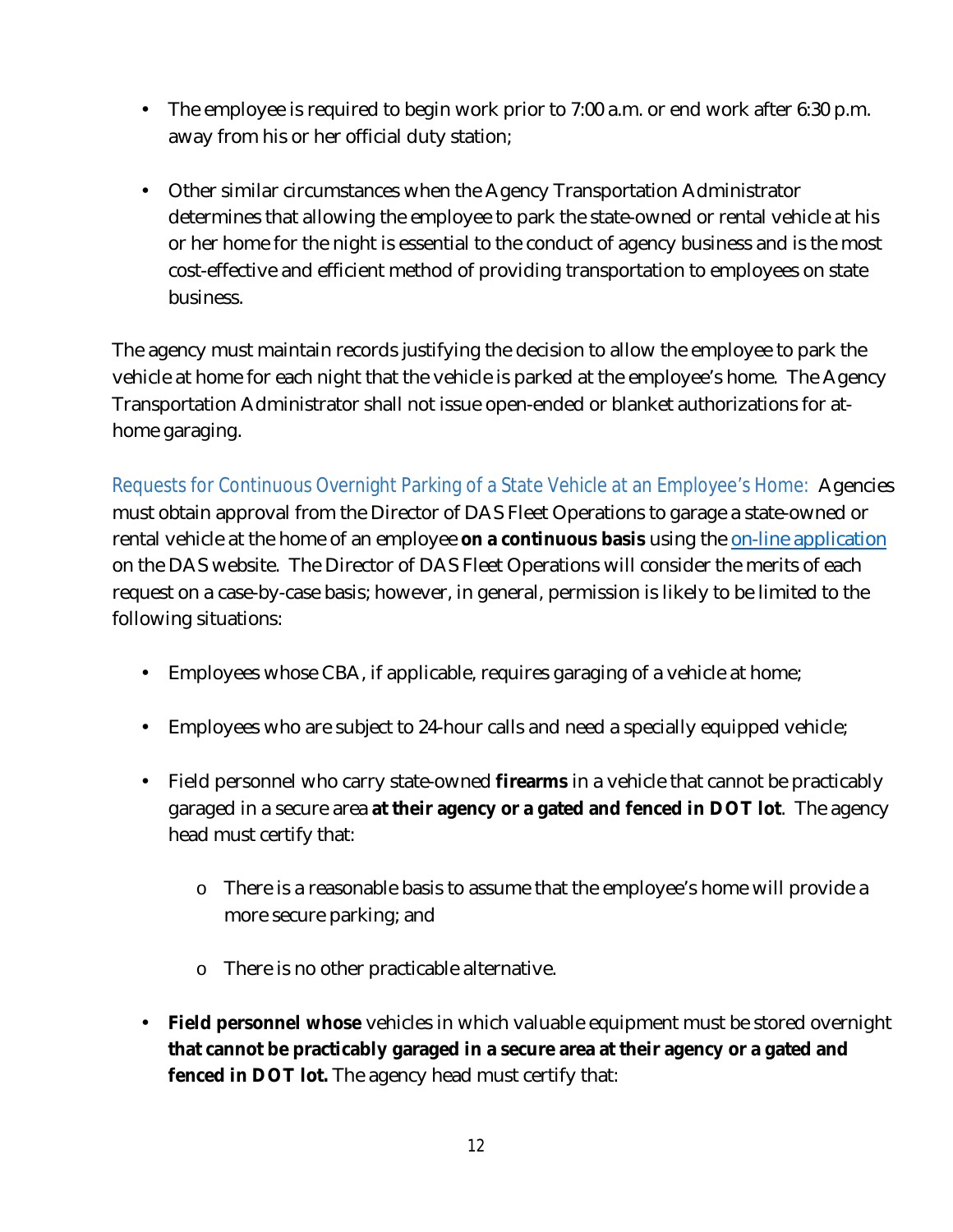- o The equipment is highly visible or is highly likely to be attractive as an object of theft;
- o There is a reasonable basis to assume that the employee's home will provide a more secure parking; AND
- o There is no other practicable alternative.

<span id="page-12-0"></span>General Rules for Overnight Parking: An employee who lives outside the borders of Connecticut and plans to park a state-owned or rental vehicle at his or her home overnight must also obtain authorization for out-of-state travel.

Overnight parking of a state-owned vehicle at an employee's home for more than one night per month may be classified as a fringe benefit taxable as income and may be reported to the Internal Revenue Service. Agencies should contact the Office of the State Comptroller for further information and reporting requirements.

Authorization to park at home may be removed at any time, subject to collective bargaining requirements, if it is determined to be in the best interest of the State.

<span id="page-12-1"></span>Transfer of Motor Vehicles: State-owned or rental vehicles may not be lent, leased or rented to any person, organization, business, or other governmental jurisdiction except when approved by the Commissioner of Administrative Services.

<span id="page-12-2"></span>Use of Vehicles by Volunteers and/or Contract Employees: State-owned vehicles and rental vehicles may not be driven by volunteer workers or individuals contractually employed by the state unless and until the Director of DAS Fleet Operations grants permission. Such drivers are subject to the same rules and requirements as state employees who drive state-owned vehicles.

<span id="page-12-3"></span>Fuel Purchase: Except in the limited circumstances described below, drivers of state-owned and rental vehicles shall obtain fuel and replacement oil at state-owned stations located throughout the State.

A state employee may purchase gasoline and/or oil from a commercial station only when he or she is operating the state-owned or rental vehicle outside of normal work hours, out of state, or in an emergency.

Agencies will be required to submit any reports requested by the Director of DAS Fleet Operations concerning gasoline and oil purchases.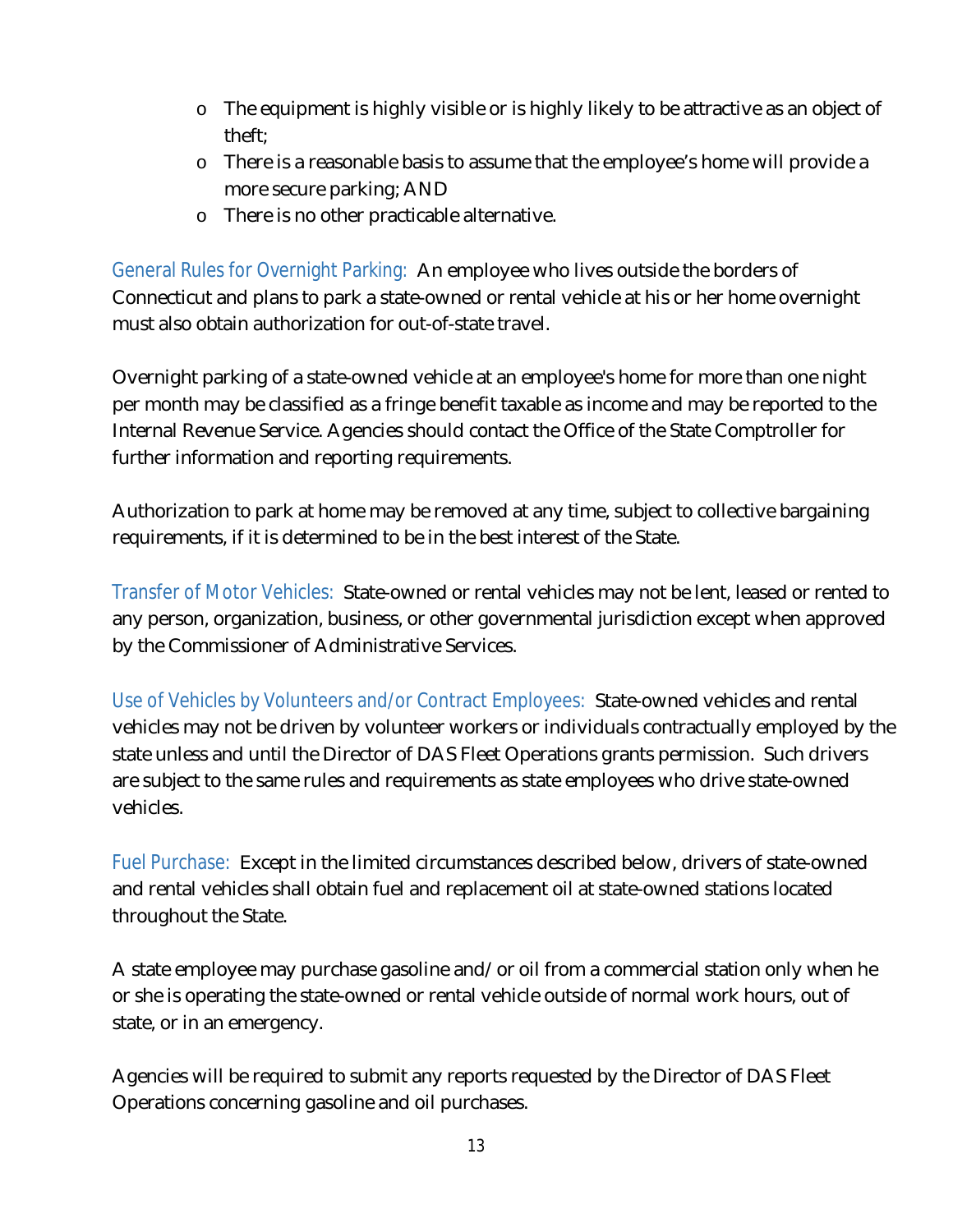<span id="page-13-0"></span>Service and Repair of State Vehicles: DAS Fleet Operations shall conduct the service, maintenance and repair of all state-owned vehicles unless it authorizes another agency to perform some or all of these duties.

In the event of an emergency breakdown of a state-owned vehicle outside of DAS Fleet Operations' normal work hours or on weekends, the driver must call 1-877-454-4204 (toll free). The call will be answered through the Department of Environmental Protection Dispatch Office, which will provide assistance.

<span id="page-13-1"></span>Accident Report Procedure: Every accident involving a state-owned vehicle shall be reported to the Comptroller's office and DAS Fleet Services. The operator of the vehicle must complete the [DAS Vehicle Incident/Accident Report](https://portal.ct.gov/-/media/DAS/Fleet-Operations/Vehicle-Accident-Form.pdf?la=en) accident report and email the report to [fleet.accidents@ct.gov](mailto:fleet.accidents@ct.gov) and his or her supervisor within 48 hours of the incident. If a DAS vehicle must be towed from the scene, the operator must inform DAS Fleet Operations of its location by calling (860) 713-5160.

Within three days of the incident, the operator must bring the vehicle to the closest Fleet Operations garage for inspection/repair.

If the operator or any other state employee is injured in the incident, he or she should consult the [State's Workers' Compensation Claim reporting procedures.](http://das.ct.gov/cr1.aspx?page=49)

<span id="page-13-2"></span>Usage Reports: Agencies shall keep daily mileage logs (Form CCP-40) for each state-owned vehicle assigned to them. The operator(s) shall certify these logs as true and correct.

**On a monthly basis, each agency shall submit a usage report to DAS Fleet Operations in the format specified by DAS Fleet Operations.** By submitting these reports, the agency head shall certify that the travel documented within the report was essential to that agency's official state business.

Repeated failure to provide DAS Fleet Operations with usage reports may result in the recall of the state-owned vehicle by the DAS Director of Fleet Operations.

<span id="page-13-3"></span>No Smoking Policy: As articulated in the September 1, 2000, Fleet Operations Directive, **smoking is prohibited in all state-owned vehicles.** This includes the use of all tobacco products (e.g., chew, e-cigarettes/vaping, etc.).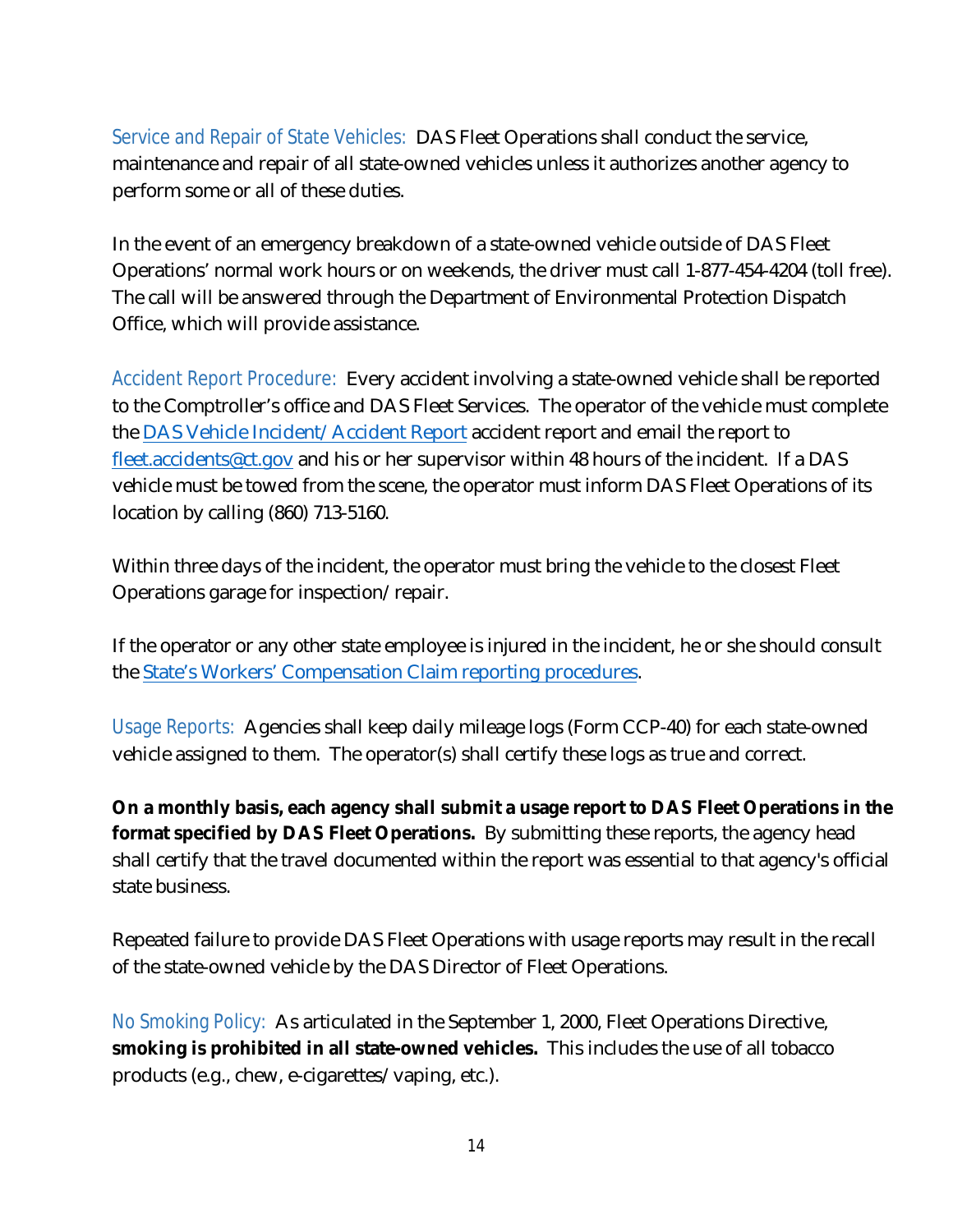<span id="page-14-0"></span>Unrestricted License Requirement: An individual whose motor vehicle operator's license has been suspended shall not be allowed to operate a state-owned or rental vehicle, even if the individual has been issued a Special Operator's Permit for work under Conn. General Statute Sec. 14-37a.

### <span id="page-14-1"></span>Personally Owned Motor Vehicles Used for State Business

The Agency Transportation Administrator must authorize the use of a personally owned motor vehicle by an employee for state business

<span id="page-14-2"></span>Proof of Insurance: All state employees who are authorized by their Agency Transportation Administrator to use their own motor vehicles in the performance of their duties, **must carry at least the minimum insurance coverage of**:

Third party liability: \$50,000/\$100,000

Property damage liability: \$25,000

If the applicable collective bargaining agreement provides for different levels of minimum insurance coverage, the Collective Bargaining Agreement controls.

<span id="page-14-3"></span>Reimbursement for Use of Personally Owned Vehicles: Reimbursement for use of an employee's personally owned vehicle will be made in accordance with State Standard Travel Regulations (5-141c-1 to 5-141c-ll) and/or the applicable collective bargaining agreements.

If the use of a personally-owned motor vehicle by an employee is authorized by the Agency Transportation Administrator for official state business, the employee shall be reimbursed at an established mileage rate for travel on official state business less their normal round-trip commute from home to their official duty station, unless another method of calculating mileage has been provided under the applicable collective bargaining agreement.

#### **No payment for use of personally-owned vehicles is permitted for the following:**

- Travel from home to official duty station or field assignment, unless provided under the  $\mathbf{L}$ applicable collective bargaining agreement;
- Any activity except official state business; OR
- Participation in any activity in which an honorarium, stipend, monetary fee or gift of  $\mathcal{L}^{\text{max}}$ any value is given to the employee involved.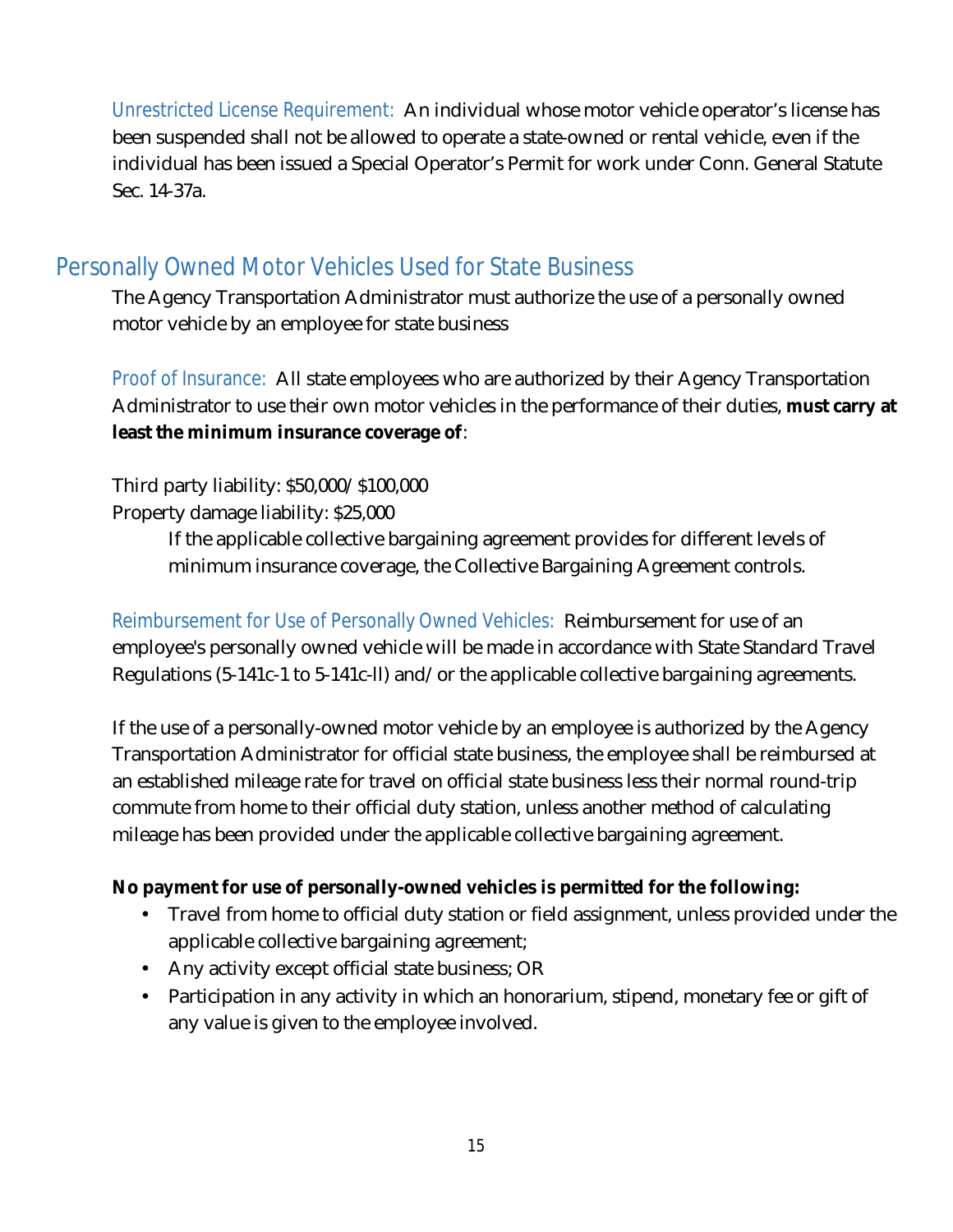## <span id="page-15-0"></span>Penalties and Progressive Discipline

Any violation of General Letter 115 may result in disciplinary action up to and including dismissal.

The penalties and disciplinary procedures in this section are meant to operate *in conjunction with any collective bargaining agreement applicable to the state employee facing such action*. Employees who face potential discipline under this policy should consult with his or her union representative.

Violation of any policy, law or regulation governing the use of a state-owned vehicle may result in the immediate recall of the vehicle by the DAS Director of Fleet Operations.

<span id="page-15-1"></span>Investigation of Alleged Offenses: the Director of Fleet Operations, or his designee, shall gather facts necessary for the resolution of any alleged violations of General Letter 115 (e.g., police reports, interviewing parties and witnesses to the incident, etc.), and, if necessary, make a recommendation for further action.

- The Director of Fleet Operations, or his designee, will notify the employee, and his or her supervisor, of the allegation or complaint against the employee. Such a notice shall reference directly the relevant policy that was allegedly breached and a reminder that the employee may consult his or her union representative.
- Once the investigation, if necessary, has been completed the Director of Fleet Operations, or his designee, will write a report documenting the evidence collected, the parties involved and a final recommendation for corrective action or no further action.

<span id="page-15-2"></span>Progressive Discipline: Any recommendations for corrective action shall proceed as follows, unless an applicable CBA provides for a separate grievance process. When making a final recommendation for corrective action the Director of Fleet Operations, or his designee, will consider all relevant circumstances and facts gathered during the investigation of the alleged offense.

First Offense: Such actions may include mandatory driver safety training, guidance on how to avoid repeat offenses, and/or other actions that work to correct the offending behavior. All such meetings will be documented and maintained with Fleet Services.

Second Offense (within 3 Years of First Offense): If an employee receives a recommendation for corrective action for a second offense within three years of